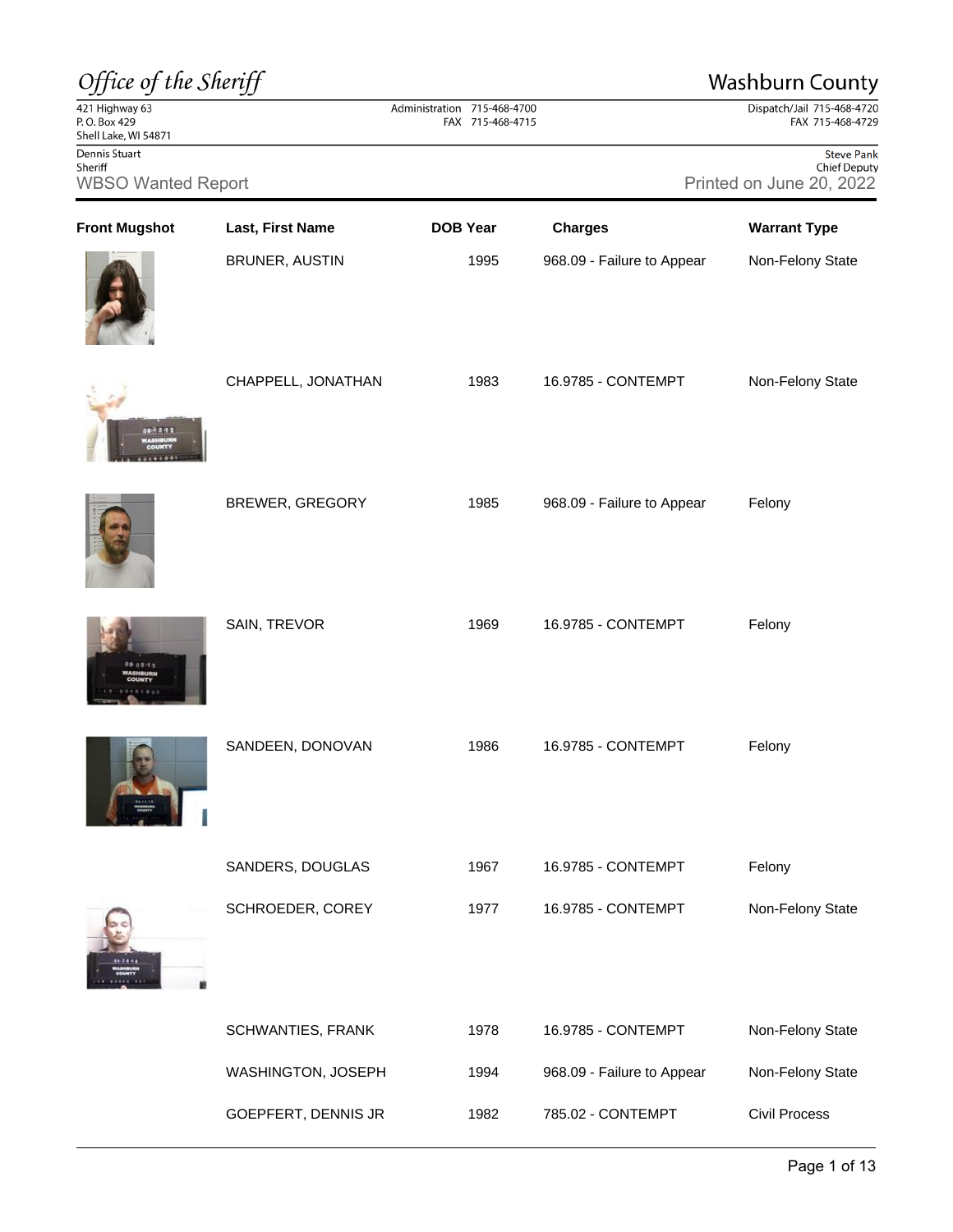| <b>Front Mugshot</b> | Last, First Name       | <b>DOB Year</b> | <b>Charges</b>                                                                                                                                          | <b>Warrant Type</b> |
|----------------------|------------------------|-----------------|---------------------------------------------------------------------------------------------------------------------------------------------------------|---------------------|
|                      | EAGLEMAN, JOLENE       | 1983            | 968.09 - Failure to Appear                                                                                                                              | Non-Felony State    |
|                      | WILLIAMS, CHANDLER     | 1997            | 968.09 - Failure to Appear                                                                                                                              | Non-Felony State    |
|                      | MOILANEN, MADISON      | 1991            | 785.01 - Contempt                                                                                                                                       | Non-Felony State    |
|                      | CORTEZ-DAMIAN, ALFREDO | 1990            | 16.9785 - CONTEMPT                                                                                                                                      | Non-Felony State    |
|                      | LITTLE, PATRICK JR     | 1978            | 968.09 - Failure to Appear                                                                                                                              | Non-Felony State    |
|                      | NORVELL, RAPHEAL       | 1992            | 961.573(1) - Possess Drug<br>Paraphernalia; 961.41(3g)(b) -<br>Possession of Controlled<br>Substance; 961.41(1m)(d)4 -<br>Possess w/Intent-Heroin(>50g) | Felony              |
|                      | EDWARDS, CHRISTOPHER   | 1983            | 16.9785 - CONTEMPT                                                                                                                                      | Non-Felony State    |
|                      | KALUSH, PATRICK        | 1983            | 785.02 - CONTEMPT                                                                                                                                       | Non-Felony State    |
|                      | CRUZ ROJAS, RAUL       | 1984            | 16.9785 - CONTEMPT                                                                                                                                      | Non-Felony State    |
|                      | EXENDINE, SKYLAR       | 1992            | 16.9785 - CONTEMPT                                                                                                                                      | Civil Process Local |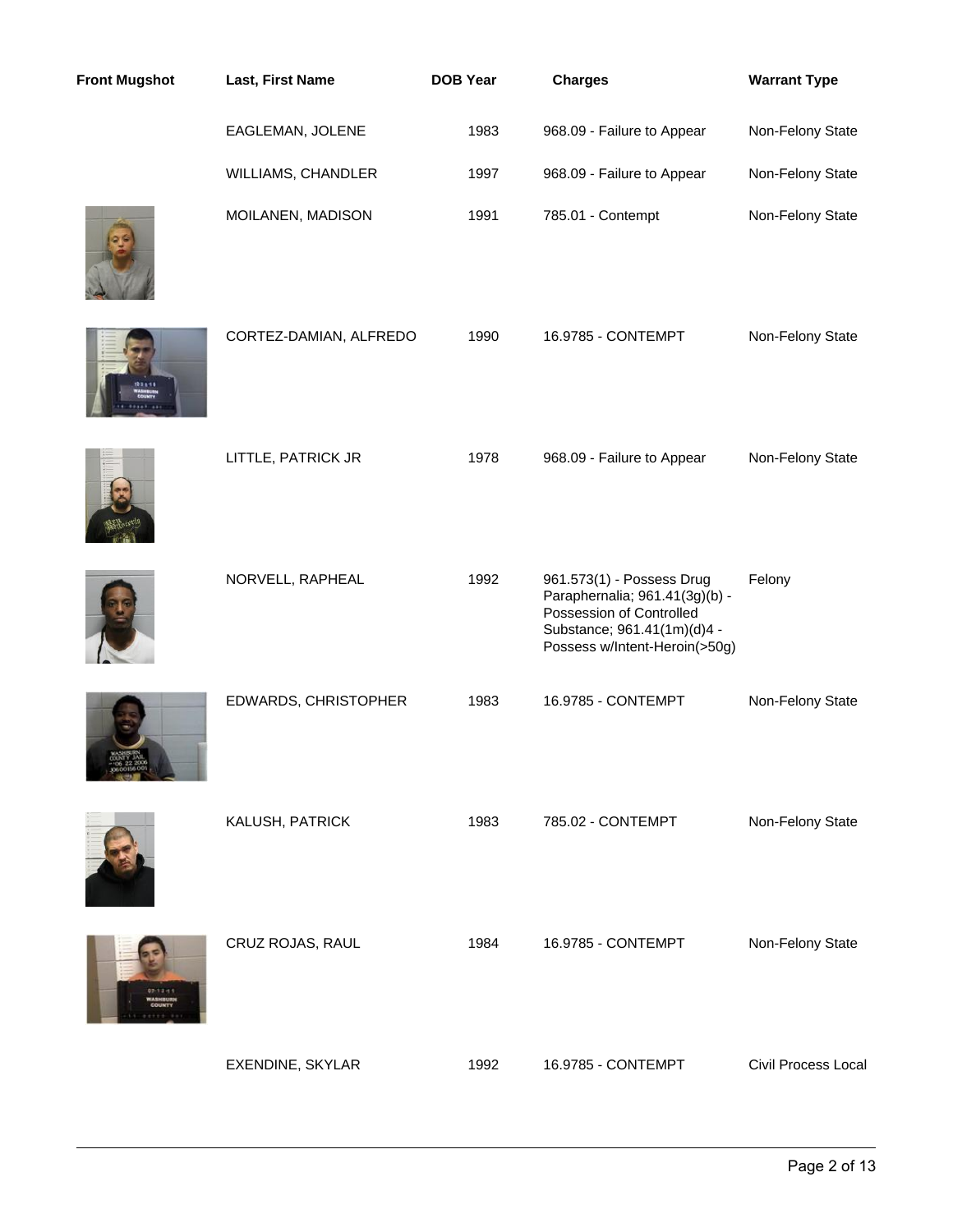| <b>Front Mugshot</b> | Last, First Name | <b>DOB Year</b> | <b>Charges</b>     | <b>Warrant Type</b> |
|----------------------|------------------|-----------------|--------------------|---------------------|
|                      | DEOTIS, MICHAEL  | 1982            | 16.9785 - CONTEMPT | Non-Felony State    |
| Lastr                | HARTZ, TRAVIS    | 1981            | 16.9785 - CONTEMPT | Non-Felony State    |
|                      | HARVEY, ZIMMERY  | 1948            | 16.9785 - CONTEMPT | Non-Felony State    |
|                      | JENKINS, JERRALD | 1980            | 16.9785 - CONTEMPT | Non-Felony State    |
|                      | NELSON, DAVID    | 1939            | 16.9785 - CONTEMPT | Felony              |
|                      | MARUCHA, MICHAEL | 1961            | 16.9785 - CONTEMPT | Non-Felony State    |
|                      | MASON, GREGORY   | 1964            | 16.9785 - CONTEMPT | Felony              |
|                      | OLSON, JOHN      | 1970            | 16.9785 - CONTEMPT | Non-Felony State    |
| 382844               | PELTIER, MATTHEW | 1978            | 16.9785 - CONTEMPT | Non-Felony State    |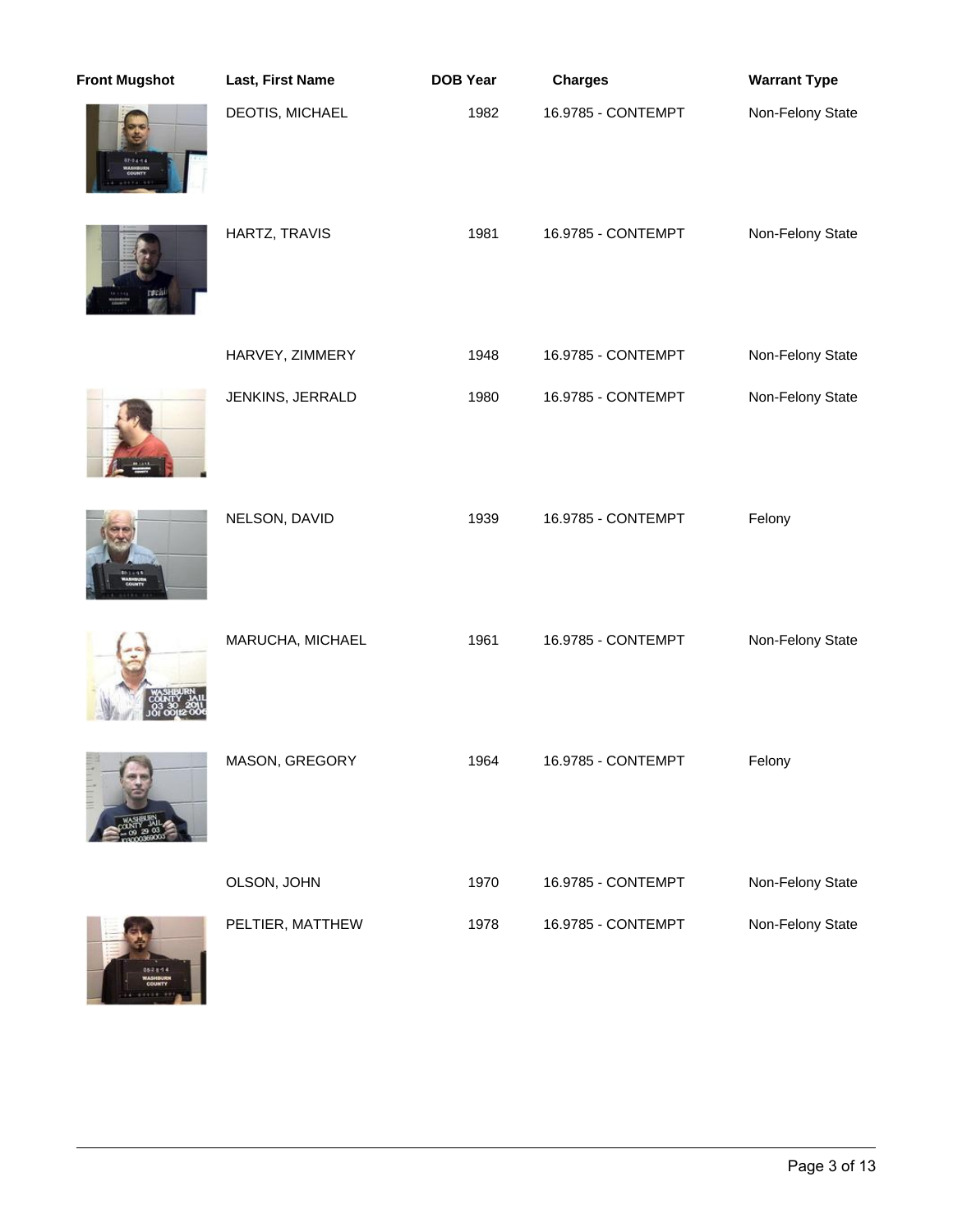| <b>Front Mugshot</b> | Last, First Name      | <b>DOB Year</b> | <b>Charges</b>                                                                                                                | <b>Warrant Type</b> |
|----------------------|-----------------------|-----------------|-------------------------------------------------------------------------------------------------------------------------------|---------------------|
|                      | SIMS, JOSHUA          | 1973            | 16.9785 - CONTEMPT                                                                                                            | Felony              |
|                      | ST JOHN, MICHAEL      | 1952            | 16.9785 - CONTEMPT                                                                                                            | Felony              |
|                      | ROSENSTEEL, RAYMOND   | 1966            | 16.9785 - CONTEMPT                                                                                                            | Non-Felony State    |
|                      | SAARISTO, MASON       | 1990            | 16.9785 - CONTEMPT                                                                                                            | Non-Felony State    |
|                      | WESTLUND, JUSTIN      | 1988            | 16.9785 - CONTEMPT                                                                                                            | Non-Felony State    |
|                      | WILLET, STEVEN        | 1972            | 16.9785 - CONTEMPT                                                                                                            | Non-Felony State    |
|                      | ZIEGLER, SCOTT        | 1975            | 16.9785 - CONTEMPT                                                                                                            | Felony              |
|                      | ZAWORSKI, CHRISTOPHER | 1967            | 16.9785 - CONTEMPT                                                                                                            | Felony              |
|                      | DUSHINSKE, TYLER      | 1985            | 939.05 - Parties to a Crime - 2 Non-Felony State<br>Counts; 943.20(1)(a) -<br>Theft-Movable Property > \$10,000<br>- 2 Counts |                     |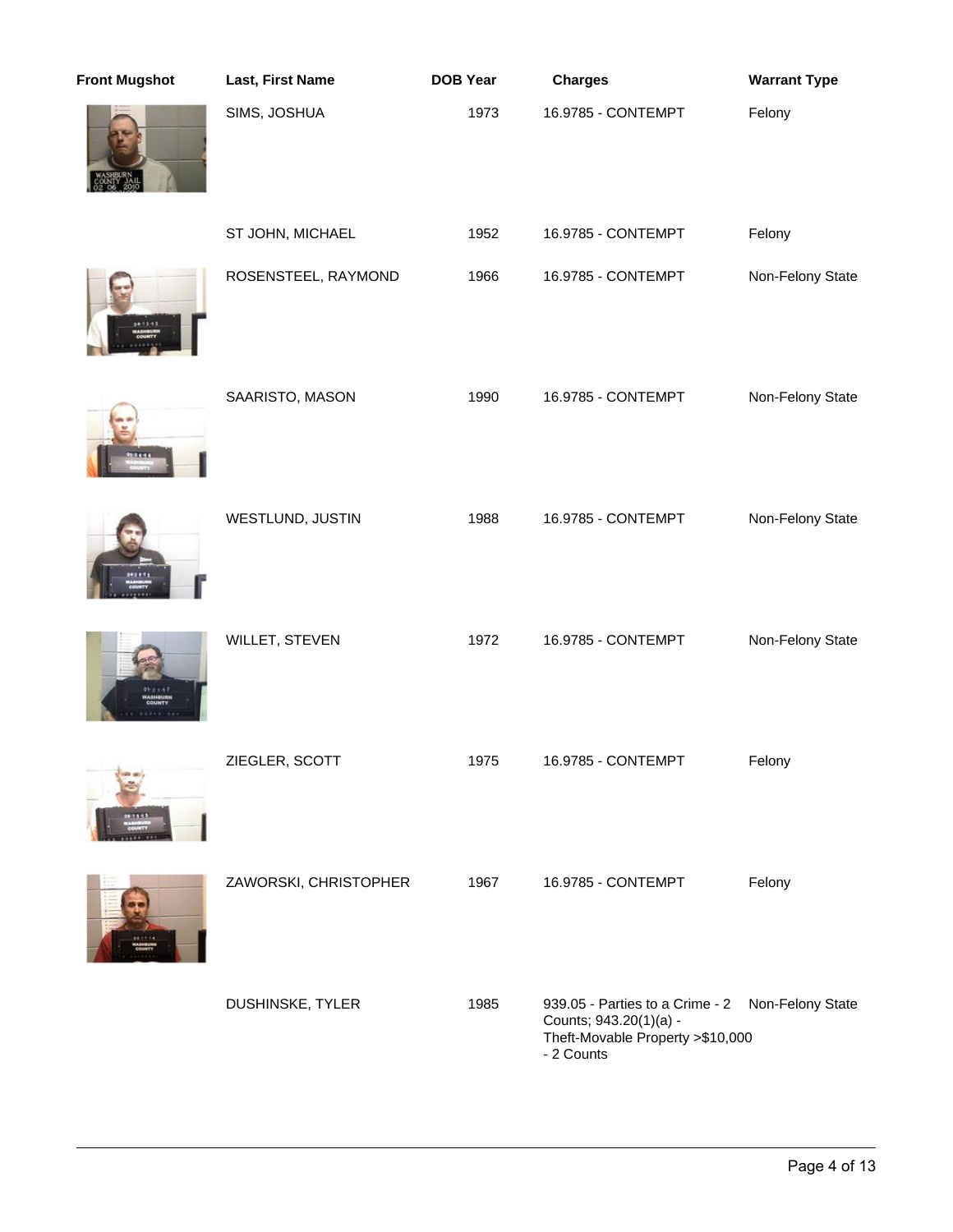| <b>Front Mugshot</b> | Last, First Name         | <b>DOB Year</b> | <b>Charges</b>                                                                                                                    | <b>Warrant Type</b> |
|----------------------|--------------------------|-----------------|-----------------------------------------------------------------------------------------------------------------------------------|---------------------|
|                      | BREWER, ANTOINETTE       | 1971            | 939.31 - Conspiracy;<br>961.41(1)(d)4 -<br>Manufacture/Deliver<br>Heroin(>50g)                                                    | Felony              |
|                      | URRUTIA, WINONA          | 1992            | 968.09 - Failure to Appear                                                                                                        | Non-Felony State    |
|                      | ROK, JAMES               | 1998            | 785.02 - CONTEMPT                                                                                                                 | Non-Felony State    |
|                      | COSTELLO, STEPHANIE      | 1989            | 785.02 - CONTEMPT                                                                                                                 | Felony              |
|                      | VALENTINE, TESSA         | 1995            | 785.02 - CONTEMPT                                                                                                                 | Non-Felony State    |
|                      | MECK, JASON              | 1982            | 450.11(7)(h) - Possess/Illegally Non-Felony State<br>Obtained Prescription; 946.41(1)<br>- Resisting or Obstructing an<br>Officer |                     |
|                      | FISCHER, EDWARD          | 1976            | 946.425(1m)(b) - Fail/Report to Felony<br>County Jail (10 Days +)                                                                 |                     |
|                      | GARCIA-TEHUACATL, MIGUEL | 1997            | 968.09 - Failure to Appear                                                                                                        | Non-Felony State    |
|                      | RIGGLE, DUSTIN           | 1985            | 943.50(1r) - Retail Theft-Failure Non-Felony State<br>to Pay for Service (<=\$500)                                                |                     |
|                      | MOODY, SA NIYA           | 1998            | 968.09 - Failure to Appear                                                                                                        | Non-Felony State    |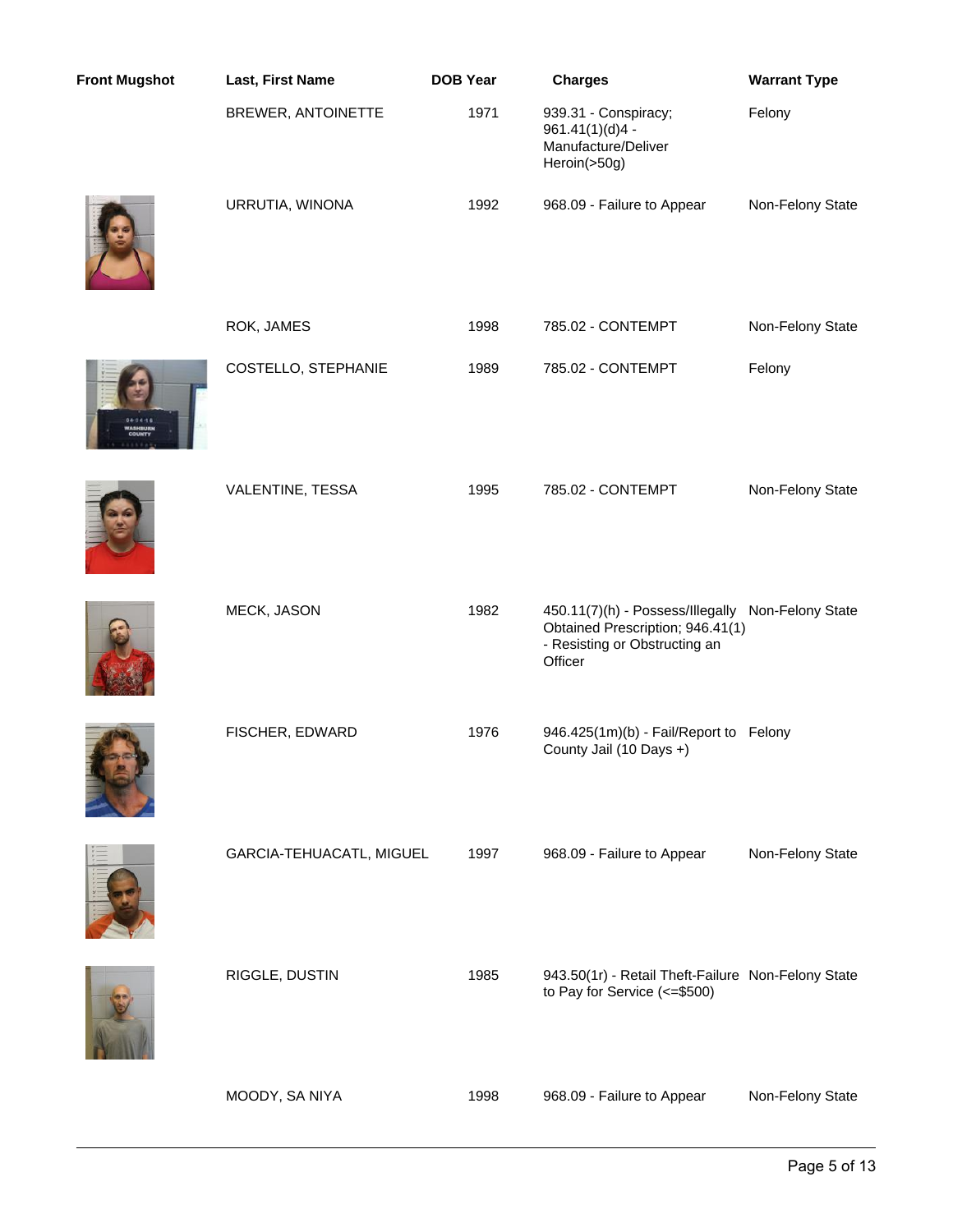| <b>Front Mugshot</b> | Last, First Name      | <b>DOB Year</b> | <b>Charges</b>                                                                                                                                                                               | <b>Warrant Type</b>  |
|----------------------|-----------------------|-----------------|----------------------------------------------------------------------------------------------------------------------------------------------------------------------------------------------|----------------------|
|                      | ICARD, TERENCE JR     | 1982            | 785.01 - Contempt                                                                                                                                                                            | Non-Felony State     |
|                      | WOODS, CHEMIKA        | 1993            | 968.09 - Failure to Appear                                                                                                                                                                   | Non-Felony State     |
|                      | SEMANKO, SCOTT        | 1995            | 968.09 - Failure to Appear                                                                                                                                                                   | Non-Felony State     |
|                      | MATHAUER, CHRISTOPHER | 1990            | 947.01(1) - Disorderly Conduct - Felony<br>2 Counts; 943.01(1) - Criminal<br>Damage to Property; 940.19(1) -<br>Battery - 2 Counts; 940.45(3) -<br>Intimidate Victim/Threaten Force,<br>etc. |                      |
|                      | SEVERSON, KERRY       | 1959            | 785.01 - Contempt                                                                                                                                                                            | Non-Felony State     |
|                      | CONSTANTINE, JESSICA  | 1986            | 785.01 - Contempt                                                                                                                                                                            | Non-Felony State     |
|                      | GUDIS, MICHAEL        | 1994            | 785.01 - Contempt                                                                                                                                                                            | Non-Felony State     |
|                      | WAGNER, RUSSELL       | 1967            | 343.44 - OAR                                                                                                                                                                                 | Non-Felony State     |
|                      | <b>BRABEC, LUCAS</b>  | 1977            | 943.20(1)(a) - Theft-Movable<br>Property <= \$2500                                                                                                                                           | Non-Felony State     |
|                      | HORNER, JASON         | 1984            | 785.01 - Contempt                                                                                                                                                                            | <b>Civil Process</b> |
|                      | DOSSETT, MATTHEW      | 1982            | 343.05(2)(a)2 - Operating CMV Non-Felony State<br>w/out valid CDL                                                                                                                            |                      |
|                      | THOMPSON, MATTHEW     | 1978            | 785.01 - Contempt                                                                                                                                                                            | Non-Felony State     |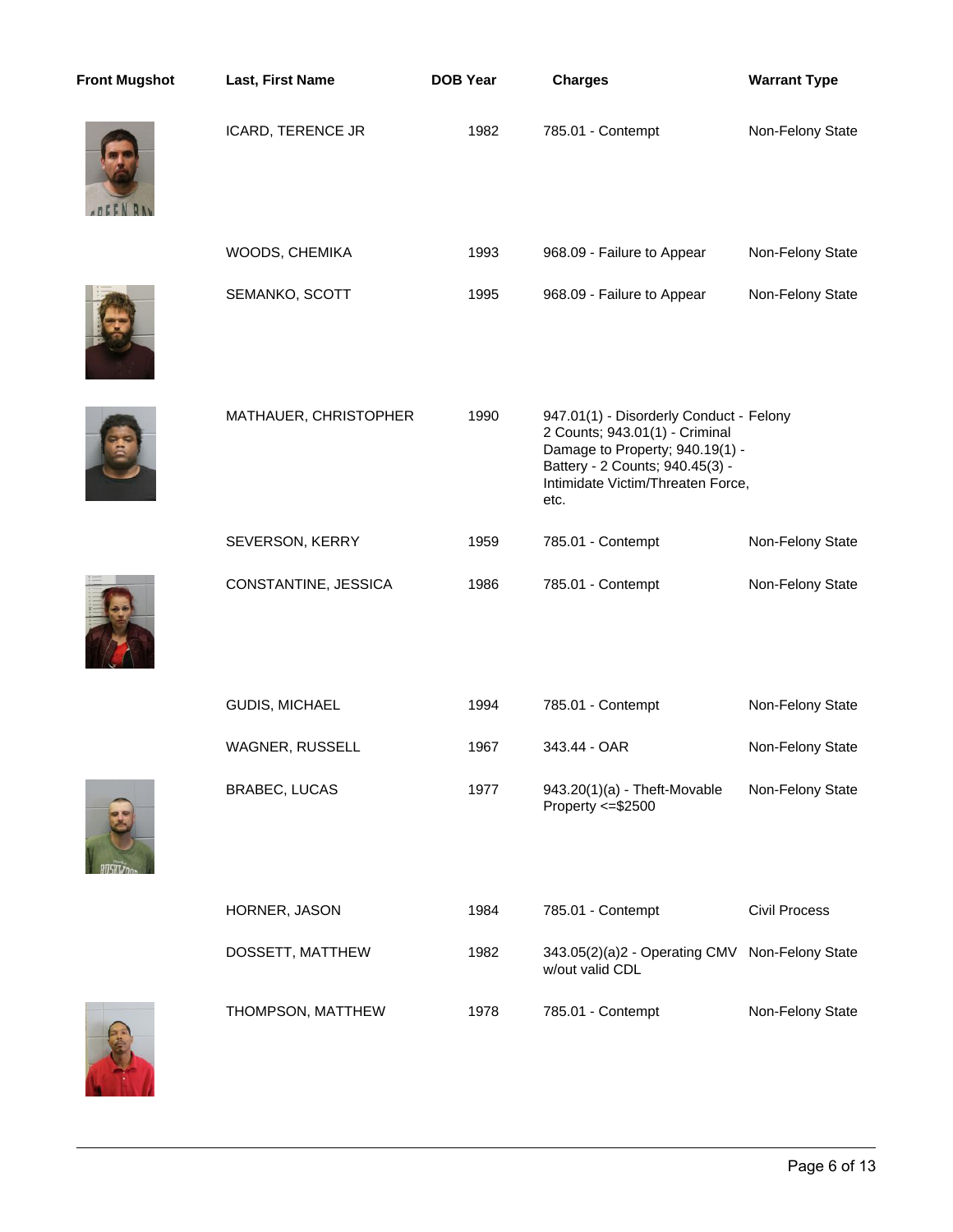| <b>Front Mugshot</b> | Last, First Name  | <b>DOB Year</b> | <b>Charges</b>                                                            | <b>Warrant Type</b>  |
|----------------------|-------------------|-----------------|---------------------------------------------------------------------------|----------------------|
|                      | VANREESE, RANDY   | 1993            | 943.20(1)(a) - Theft-Movable<br>Property <= \$2500 - 2 Counts             | Non-Felony State     |
|                      | NALAN, BRYAN      | 1965            | 948.22(3) - Failure to Support<br>Child (<120 Days)                       | <b>Civil Process</b> |
|                      | TALBOT, ARIEL     | 1999            | 785.01 - Contempt                                                         | Felony               |
|                      | FLEMING, MIKELL   | 1961            | 343.44 - OAR                                                              | Non-Felony State     |
|                      | HAMMETT, RANDY JR | 1981            | 943.20(1)(a) - Theft;<br>943.10(1m)(a) - Burglary-Building<br>or Dwelling | Non-Felony State     |
|                      | GREER, GREGORY    | 1980            | 343.44 - OAR                                                              | Non-Felony State     |
|                      | BENJAMIN, SAMUEL  | 2001            | 785.01 - Contempt                                                         | Felony               |
|                      | MATTSON, SHAWN    | 1971            | 785.01 - Contempt                                                         | Non-Felony State     |
|                      | RUTSKE, AARON     | 1983            | 343.44(1)(b) - Operating While<br>Revoked                                 | Non-Felony State     |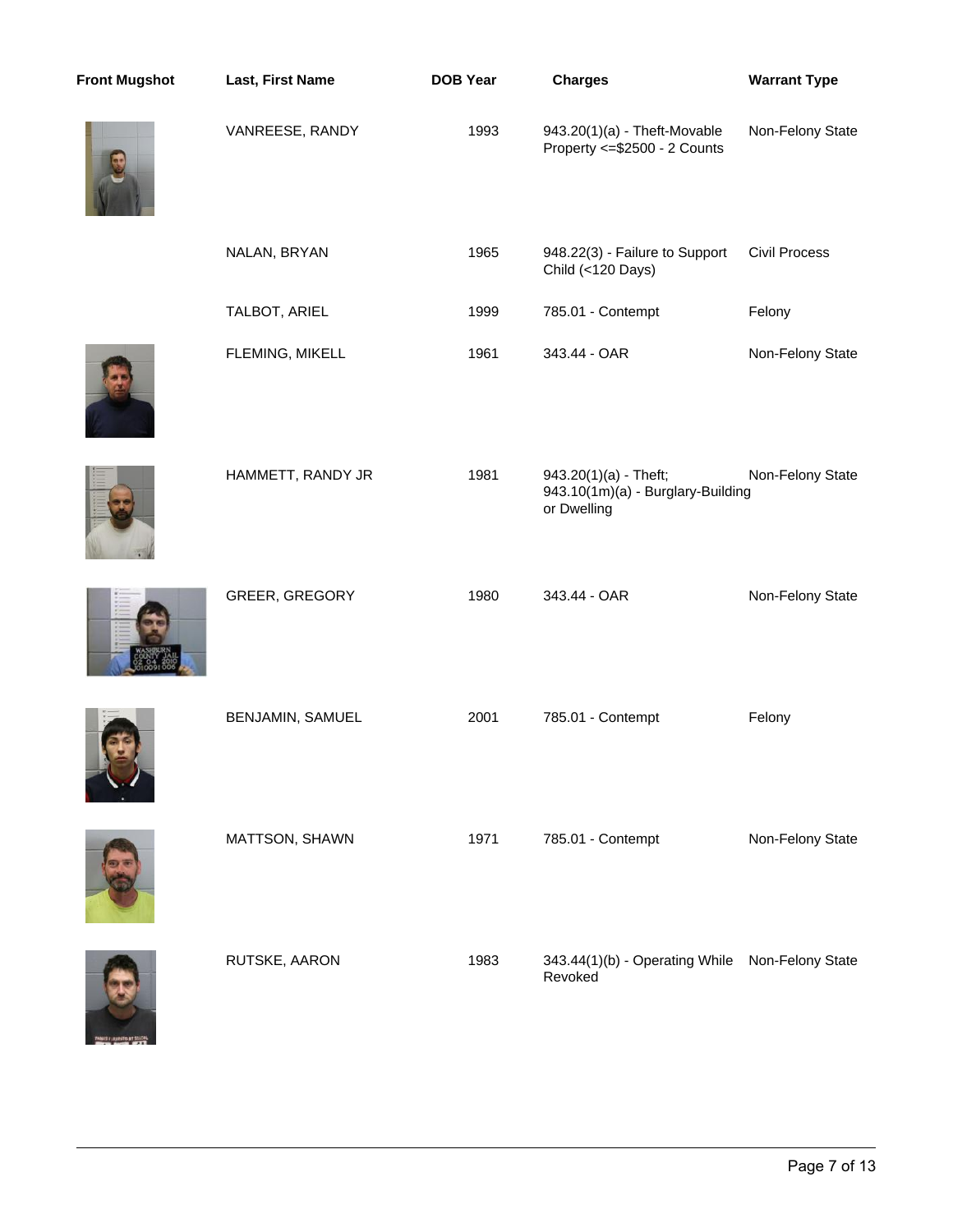| <b>Front Mugshot</b> | Last, First Name | <b>DOB Year</b> | <b>Charges</b>                                                 | <b>Warrant Type</b>  |
|----------------------|------------------|-----------------|----------------------------------------------------------------|----------------------|
|                      | KUECHLE, ROBIN   | 1982            | 948.22(2) - Failure to Support<br>Child (120 Days+) - 3 Counts | Felony               |
|                      | WEBER, ROBERT    | 1988            | 785.01 - Contempt                                              | Non-Felony State     |
|                      | DAILEY, OTEDRA   | 1975            | 785.01 - Contempt                                              | Felony               |
|                      | EVANS, MAURICE   | 1982            | 948.22(2) - Failure to Support<br>Child (120 Days+)            | Non-Felony State     |
|                      | KUECHLE, ROBIN   | 1982            | 785.01 - Contempt                                              | <b>Civil Process</b> |
|                      | BURRELL, JEREMY  | 1981            | 343.44(1)(b) - Operating While Non-Felony State<br>Revoked     |                      |
|                      | LAMBERT, RYAN    | 1984            | 785.01 - Contempt                                              | Non-Felony State     |
|                      | ZIAH, NATHAN     | 1996            | 785.01 - Contempt                                              | Non-Felony State     |
|                      | FOILES, PAUL III | 1978            | 785.01 - Contempt                                              | Non-Felony State     |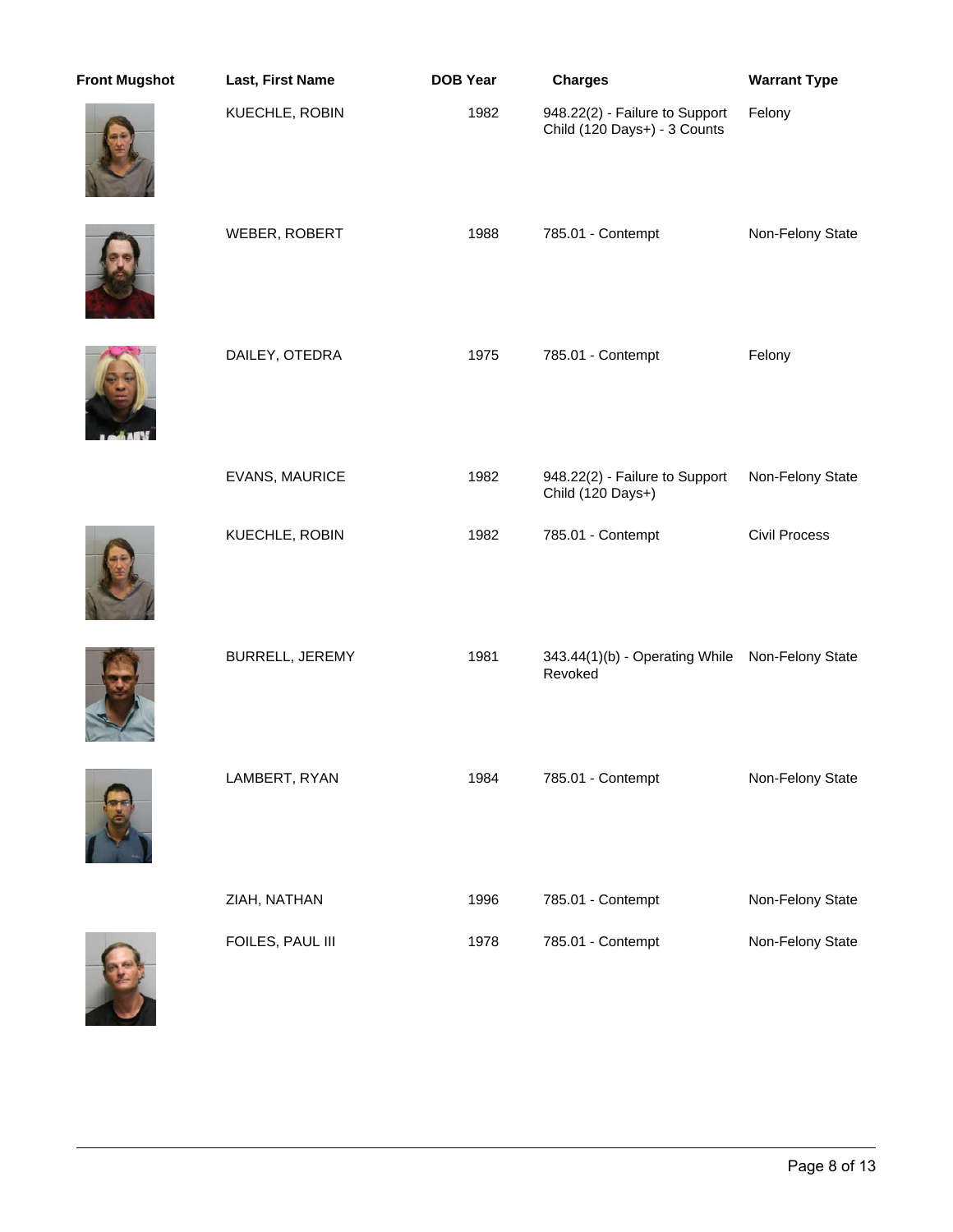| <b>Front Mugshot</b> | Last, First Name     | <b>DOB Year</b> | <b>Charges</b>                                                                                                                                                                                                                                            | <b>Warrant Type</b> |
|----------------------|----------------------|-----------------|-----------------------------------------------------------------------------------------------------------------------------------------------------------------------------------------------------------------------------------------------------------|---------------------|
|                      | COWART, MICHAEL      | 1970            | 948.22(2) - Failure to Support<br>Child (120 Days+)                                                                                                                                                                                                       | Non-Felony State    |
|                      | GREENWOLD, BRANDON   | 1986            | 785.01 - Contempt                                                                                                                                                                                                                                         | Non-Felony State    |
|                      | FOWLER, MITCHELL     | 1980            | 968.075 - Domestic Abuse;<br>940.235(1) - Strangulation and<br>Suffocation                                                                                                                                                                                | Felony              |
|                      | MANOR, CASEY         | 1980            | 968.09 - Failure to Appear                                                                                                                                                                                                                                | Juvenile            |
|                      | DE SANTIS, RICHARD   | 1965            | 968.09 - Failure to Appear                                                                                                                                                                                                                                | Felony              |
|                      | HARRISON, GERALD     | 1992            | 961.573(1) - Possess Drug<br>Paraphernalia; 961.41(3g)(e) -<br>Possession of THC                                                                                                                                                                          | Non-Felony State    |
|                      | ARNOLD, JASON        | 1982            | 346.04(3) - Operator Flee/Elude Felony<br>Officer-Bodily Harm; 346.62(4) -<br><b>Reckless Driving-Cause Great</b><br>Bodily Harm; 940.203(2)(a) -<br>Battery or Threat to Judge;<br>941.30(1) - 1st-Degree<br>Recklessly Endangering Safety -<br>2 Counts |                     |
|                      | WITTEBORT, ARTHUR IV | 1971            | 943.23(2) - Take and Drive<br>Vehicle w/o Consent                                                                                                                                                                                                         | Felony              |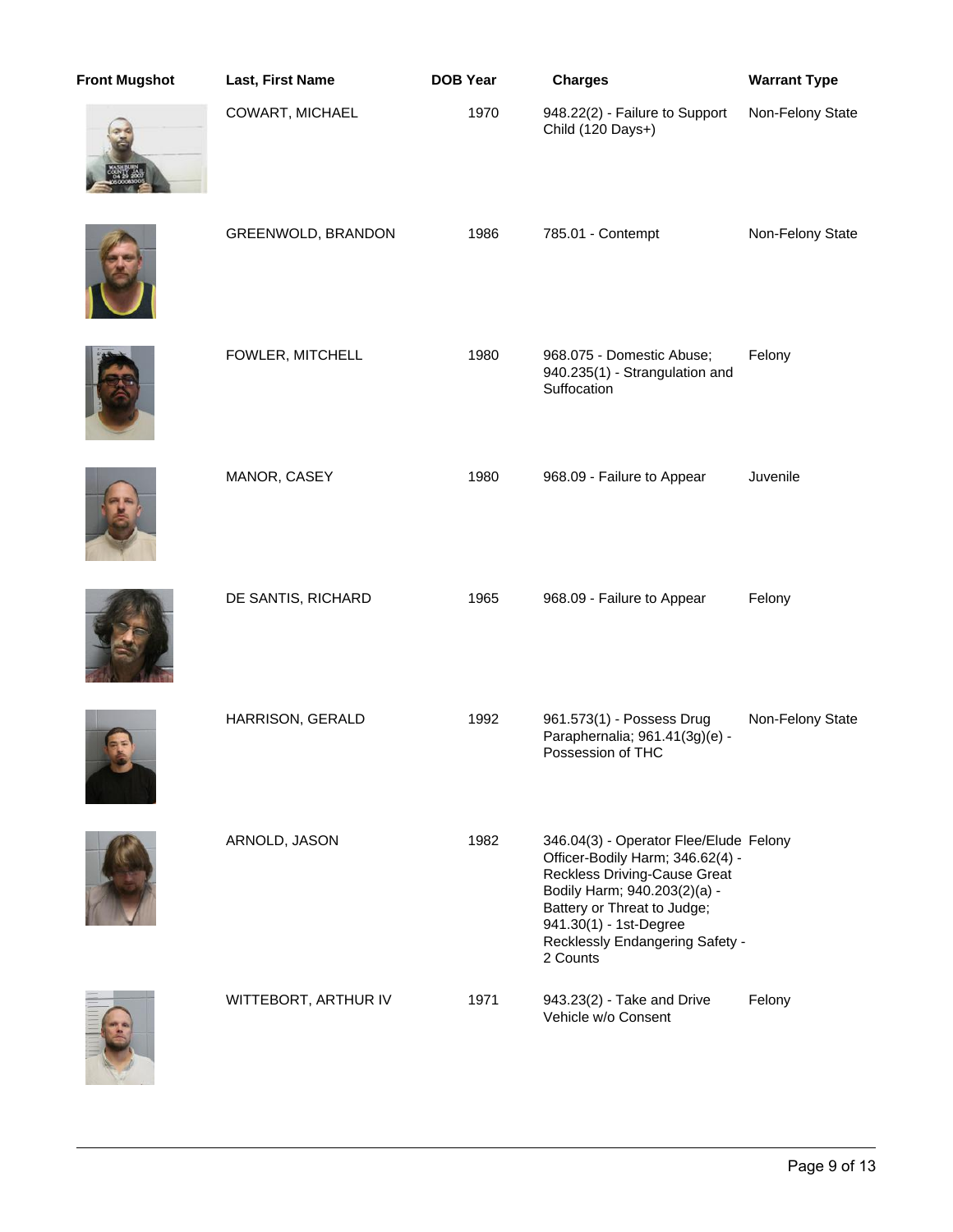| <b>Front Mugshot</b> | Last, First Name                              | <b>DOB Year</b> | <b>Charges</b>                                                                                                                                  | <b>Warrant Type</b> |
|----------------------|-----------------------------------------------|-----------------|-------------------------------------------------------------------------------------------------------------------------------------------------|---------------------|
|                      | WILCOX, GERALD                                | 1989            | 968.09 - Failure to Appear                                                                                                                      | Non-Felony State    |
|                      | EVANS, MICHAEL                                | 1999            | 946.49(1)(a) - Bail<br>Jumping-Misdemeanor;<br>946.41(1) - Resisting or<br>Obstructing an Officer;<br>343.44(1)(b) - Operating While<br>Revoked | Non-Felony State    |
|                      | FERAN, TYRONE                                 | 1996            | 946.49(1)(a) - Bail<br>Jumping-Misdemeanor - 2<br>Counts; 343.44(1)(b) - Operating<br><b>While Revoked</b>                                      | Non-Felony State    |
|                      | TAINTER, CHERYL                               | 1980            | 343.44(1)(b) - Operating While Felony<br>Revoked; 961.41(3g)(g) -<br>Possession of Methamphetamine                                              |                     |
|                      | <b>ESPERSEN FELLBAUM,</b><br><b>KATHERINE</b> | 2001            | 343.05(3)(a) - Operate W/O ValidNon-Felony State<br>Licence (3rd)                                                                               |                     |
|                      | COSHOW, KIEARRA                               | 1997            | 946.49(1)(a) - Bail<br>Jumping-Misdemeanor;<br>946.41(1) - Resisting or<br>Obstructing an Officer                                               | Non-Felony State    |
|                      | THYSSEN, MATTHEW                              | 1990            | 968.09 - Failure to Appear                                                                                                                      | Non-Felony State    |
|                      | BLIHOVDE, GRANT                               | 1993            | 968.09 - Failure to Appear                                                                                                                      | Felony              |
|                      | LARSON, BRADLEY                               | 1992            | 961.41(3g)(e) - Possession of<br>THC (2nd+ Offense); 961.573(1)<br>- Possess Drug Paraphernalia - 3<br>Counts                                   | Felony              |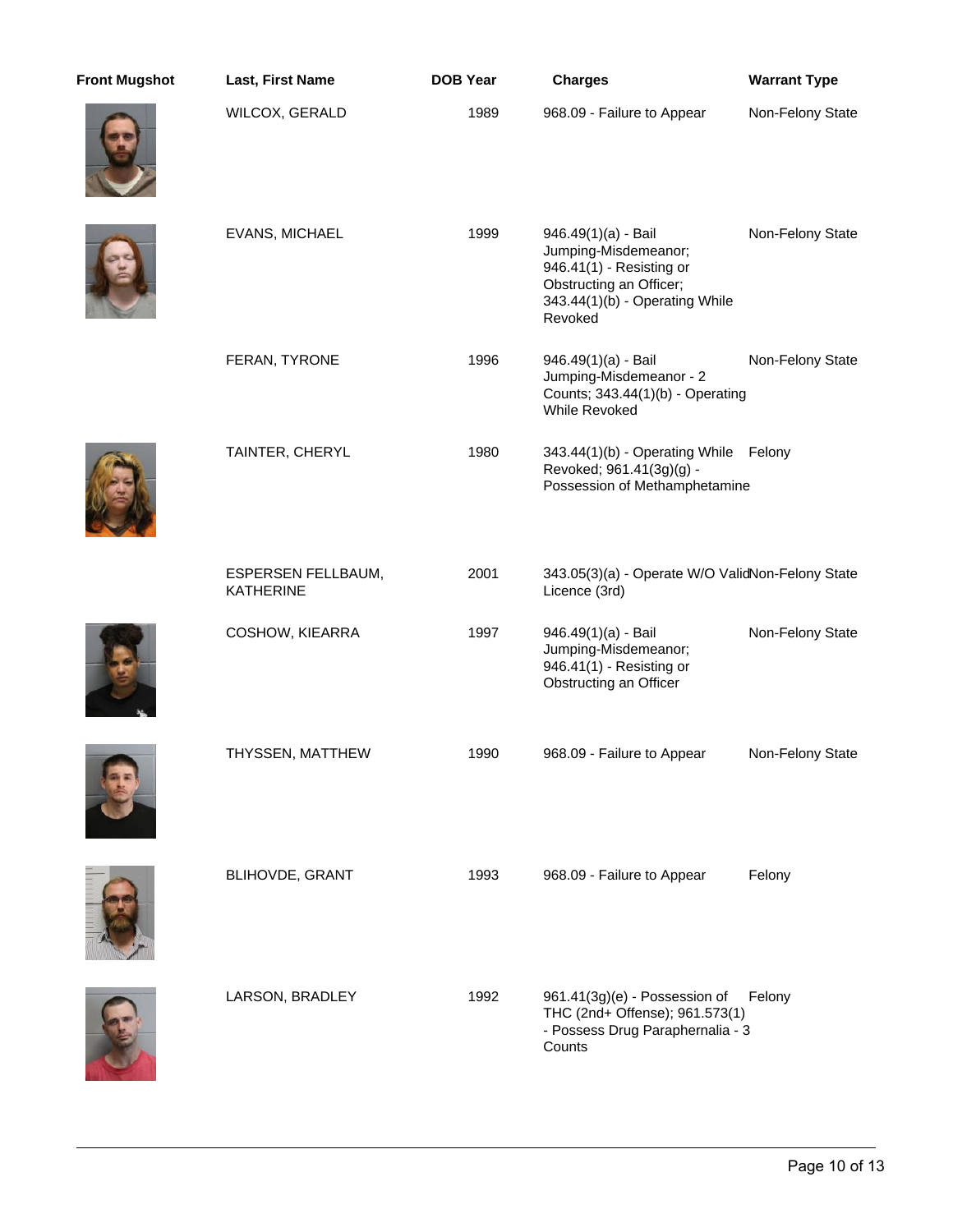| <b>Front Mugshot</b> | Last, First Name    | <b>DOB Year</b> | <b>Charges</b>                                                                                                                              | <b>Warrant Type</b>  |
|----------------------|---------------------|-----------------|---------------------------------------------------------------------------------------------------------------------------------------------|----------------------|
|                      | CROSBY, SILKY       | 1993            | 946.41(1) - Resisting or<br>Obstructing an Officer;<br>961.41(1m)(h)1 - Possess<br>w/Intent-THC (<=200 grams)                               | Felony               |
|                      | NEARY, ARIN         | 1986            | 947.01(1) - DISORDERLY<br><b>CONDUCT</b>                                                                                                    | Non-Felony State     |
|                      | MALINOWSKI, BRADLEY | 1970            | 343.44(1)(b) - Operating While<br>Revoked; 961.573(1) - Possess<br>Drug Paraphernalia;<br>961.41(3g)(g) - Possession of<br>Methamphetamine  | Felony               |
|                      | HANSFORD, PARKER    | 1998            | 961.41(3g)(g) - Possession of<br>Methamphetamine                                                                                            | Non-Felony State     |
|                      | NORDBACK, ROGER     | 1962            | 961.41(3g)(g) - Possession of<br>Methamphetamine                                                                                            | Non-Felony State     |
|                      | HERMAN, DARREL      | 1974            | 785.01 - Contempt                                                                                                                           | <b>Civil Process</b> |
|                      | BRABEC, LUCAS       | 1977            | 785.01 - Contempt                                                                                                                           | <b>Civil Process</b> |
|                      | SHABAIASH, DAVID    | 1984            | 961.573(1) - Possess Drug<br>Paraphernalia; 961.41(3g)(b) -<br>Possession of Controlled<br>Substance; 946.49(1)(b) - Bail<br>Jumping-Felony | Felony               |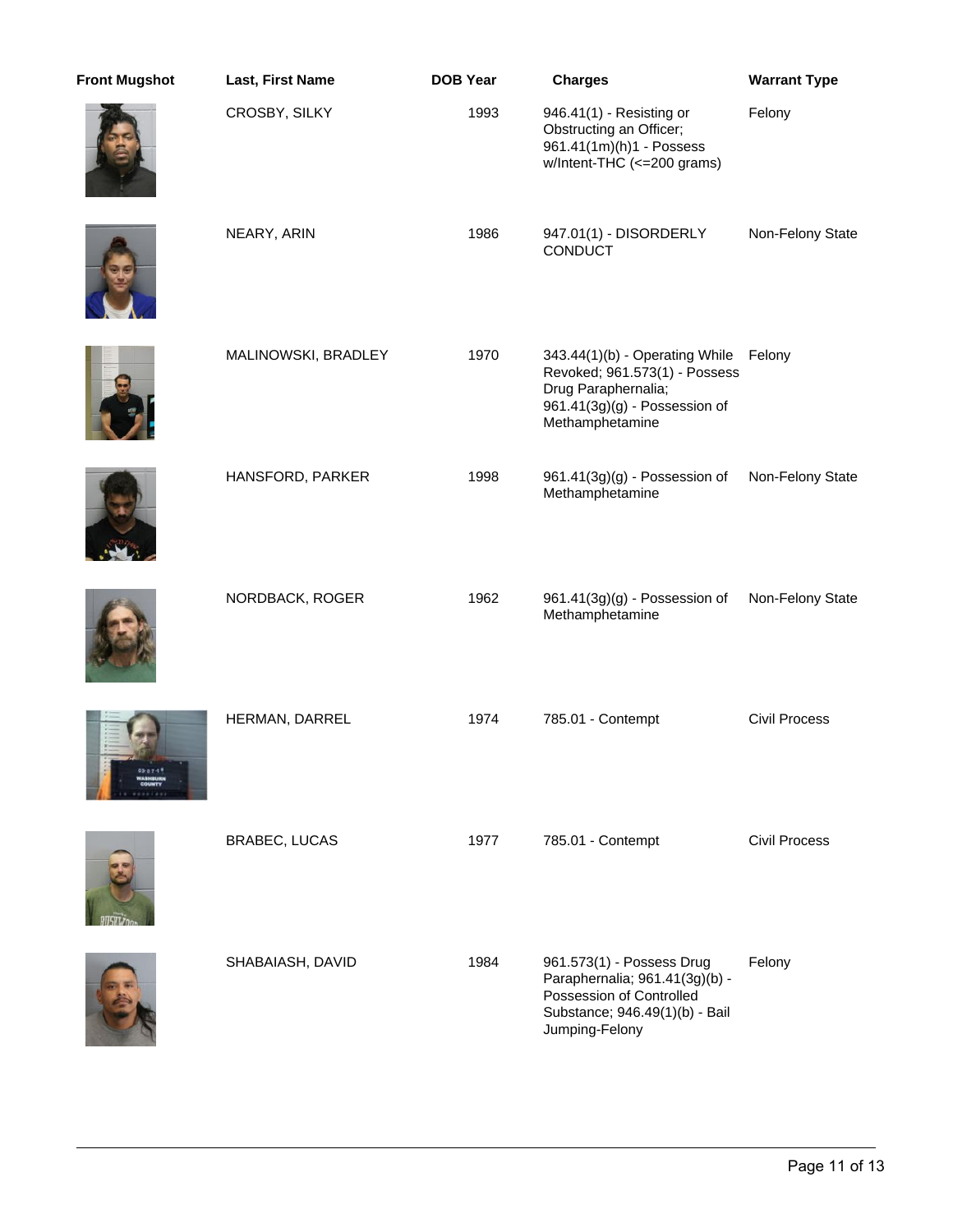| <b>Front Mugshot</b> | Last, First Name    | <b>DOB Year</b> | <b>Charges</b>                                                                                                                                              | <b>Warrant Type</b>  |
|----------------------|---------------------|-----------------|-------------------------------------------------------------------------------------------------------------------------------------------------------------|----------------------|
|                      | GARCIA, MICHAEL     | 1979            | 947.012(1)(c) - Unlawful Phone Felony<br>Use-Threaten w/Conceal.ID;<br>942.09(2)(am)3 -<br>Possess/Distribute Recording of<br><b>Nudity without Consent</b> |                      |
|                      | BUTLER, DUSTIN      | 1994            | 947.01(1) - Disorderly Conduct; Non-Felony State<br>943.01(1) - Criminal Damage to<br>Property                                                              |                      |
|                      | MURSCHEL, ANDREW    | 1993            | 968.09 - Failure to Appear                                                                                                                                  | Non-Felony State     |
|                      | JACKSON, JAY        | 1973            | 948.22(3) - Failure to Support<br>Child (<120 Days)                                                                                                         | Non-Felony State     |
|                      | LOWE, ANTHONY       | 1979            | 785.01 - Contempt                                                                                                                                           | Non-Felony State     |
|                      | HARRIS, CHRISTOPHER | 1990            | 968.09 - Failure to Appear                                                                                                                                  | Non-Felony State     |
|                      | MITCHELL, JAMIE     | 1989            | 961.573(1) - Possess Drug<br>Paraphernalia; 946.49(1)(b) - Bail<br>Jumping-Felony                                                                           | Felony               |
|                      | MATOUSEK, TIMOTHY   | 1977            | 785.01 - Contempt                                                                                                                                           | <b>Civil Process</b> |
|                      | JENNIGES, MATTHEW   | 1982            | 961.573(1) - Possess Drug<br>Paraphernalia; 961.41(3g)(e) -<br>Possession of THC                                                                            | Non-Felony State     |